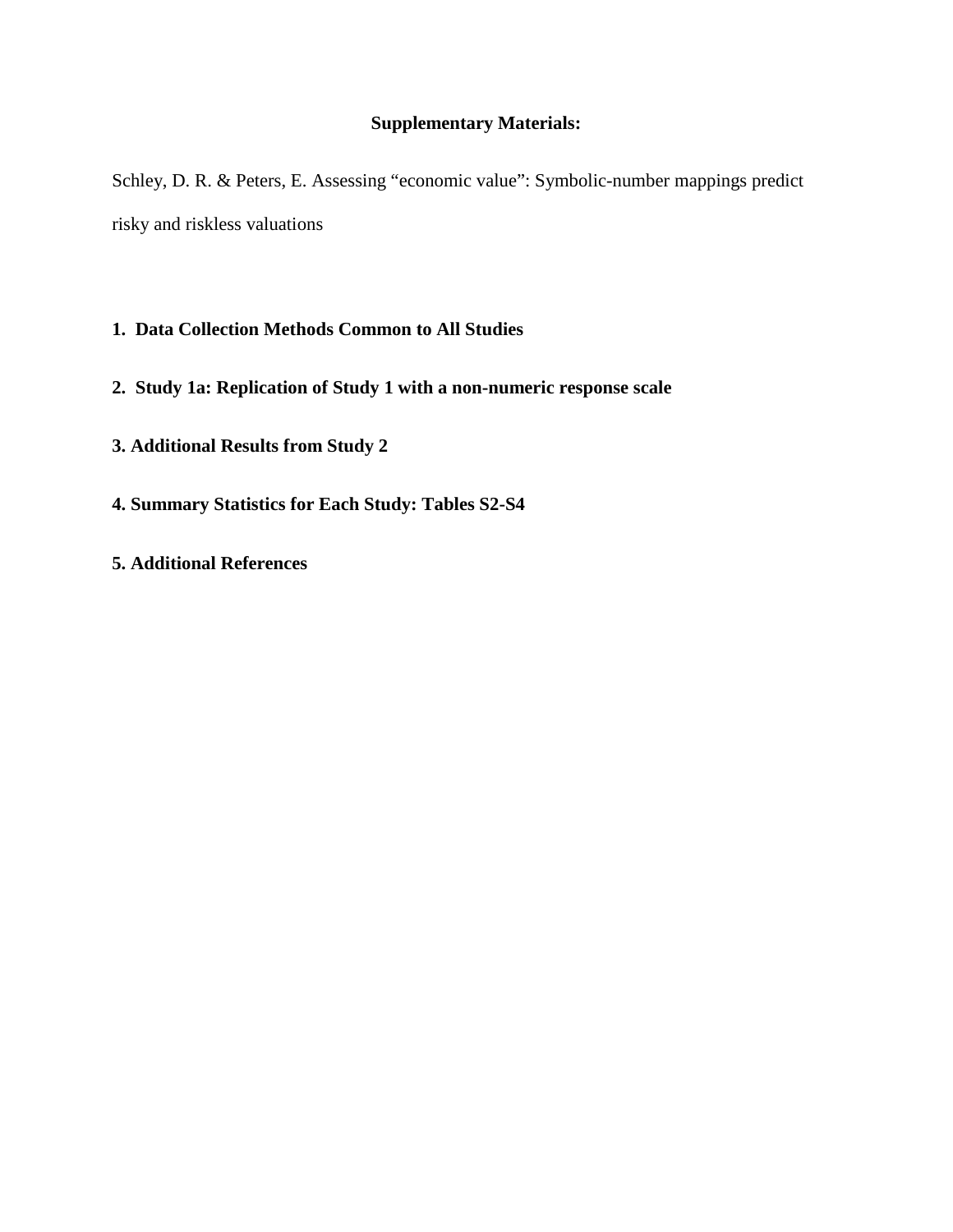#### **1. Data Collection Methods Common to All Studies**

In all studies, we collected variables to measure the curvature of the value function and the accuracy of mapping symbolic numbers to underlying magnitudes (as described in the main text). In addition, we used the 8-item numeracy scale developed by Weller et al. (2013). We collected data about participants' age (using a free response measure) and gender  $(1 = male, 2 =$ female). To assess education, we asked participants to self-report their education level (1= some high school, 2= high school/GED,  $3 =$  some college/ 2 year degree,  $4 = 4$  year degree,  $5 =$  some graduate school,  $6 =$  graduate degree). We also assessed self-reported income ( $1 =$  <\$20,000,  $2 =$  $$20,000-$39,999, 3 = $40,000-$59,999, 4 = $60,000-$99,999, 5 = $100,000-$199,999, 6 =$ >\$200,000) and race/ethnicity. In each study, the goal was to recruit between 75 and 100 participants. Data collection stopped once the number of participants recruited was within the acceptable range. We did not delete any participants from any of the studies.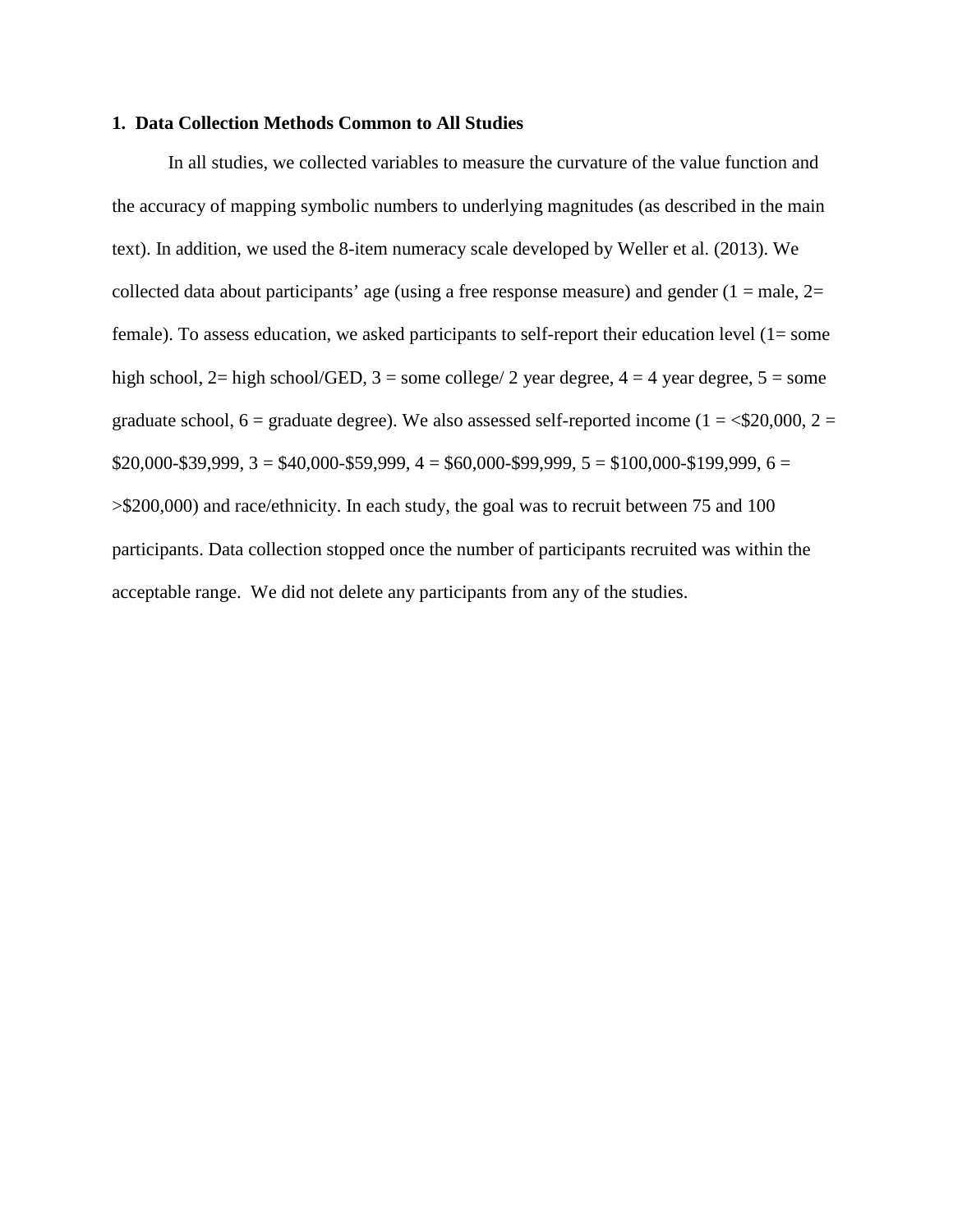#### **2. Study 1a: Replication of Study 1 with a non-numeric response scale**

Participants ( $N=81$ , 50.6% female,  $M_{\text{age}} = 35.7$ , range 18-71 years) were recruited online from Mechanical Turk and completed a task nearly identical to that of Study 1. The only difference was in the WTD response format. In Study 1a, participants indicated their WTD on a 120mm long slider anchored at "none" and "the furthest you have ever driven in a day," such that the former produced a value of 0 in the data, and the latter produced a value of 100. We chose these endpoints to avoid ceiling effects found in earlier pilot tests.

In each of the three experiments reported here and in the main text, more than 80% of the sample was white; therefore, we did not investigate the role of race in valuations. Results of Study 1a were analyzed in the same manner as those of Study 1. To again test our hypothesis (that more linear value functions would be associated with more exact symbolic-number mappings), we created a log-log MLM, predicting participants' WTD responses using dollar amounts, symbolic-number-mapping scores, and their interactions as explanatory variables. We controlled for age, gender, education, and income, none of which had significant unique effects on DMU, *p*s > .50 (see Table S1). The slope coefficient of dollar amounts on WTD responses, *β*   $= 0.82$ ,  $t(873) = 23.51$ ,  $p < .0001$ , indicated the presence of DMU. Results indicated an interaction between objective dollar amounts and participants' symbolic-number mappings in WTD predictions,  $\beta = 0.15$ ,  $t(874) = 3.87$ ,  $p < .0001$ . Participants with more exact symbolicnumber mappings again exhibited less DMU than those with less exact mappings. We then removed participants' symbolic-number-mapping scores and added numeracy scores and their interaction with dollar amounts into the MLM. Results indicated an interaction between objective dollar amounts and numeracy in WTD predictions,  $\beta = 0.04$ ,  $t(874) = 1.77$ ,  $p = .08$ . Specifically, more numerate participants exhibited less DMU than less numerate participants.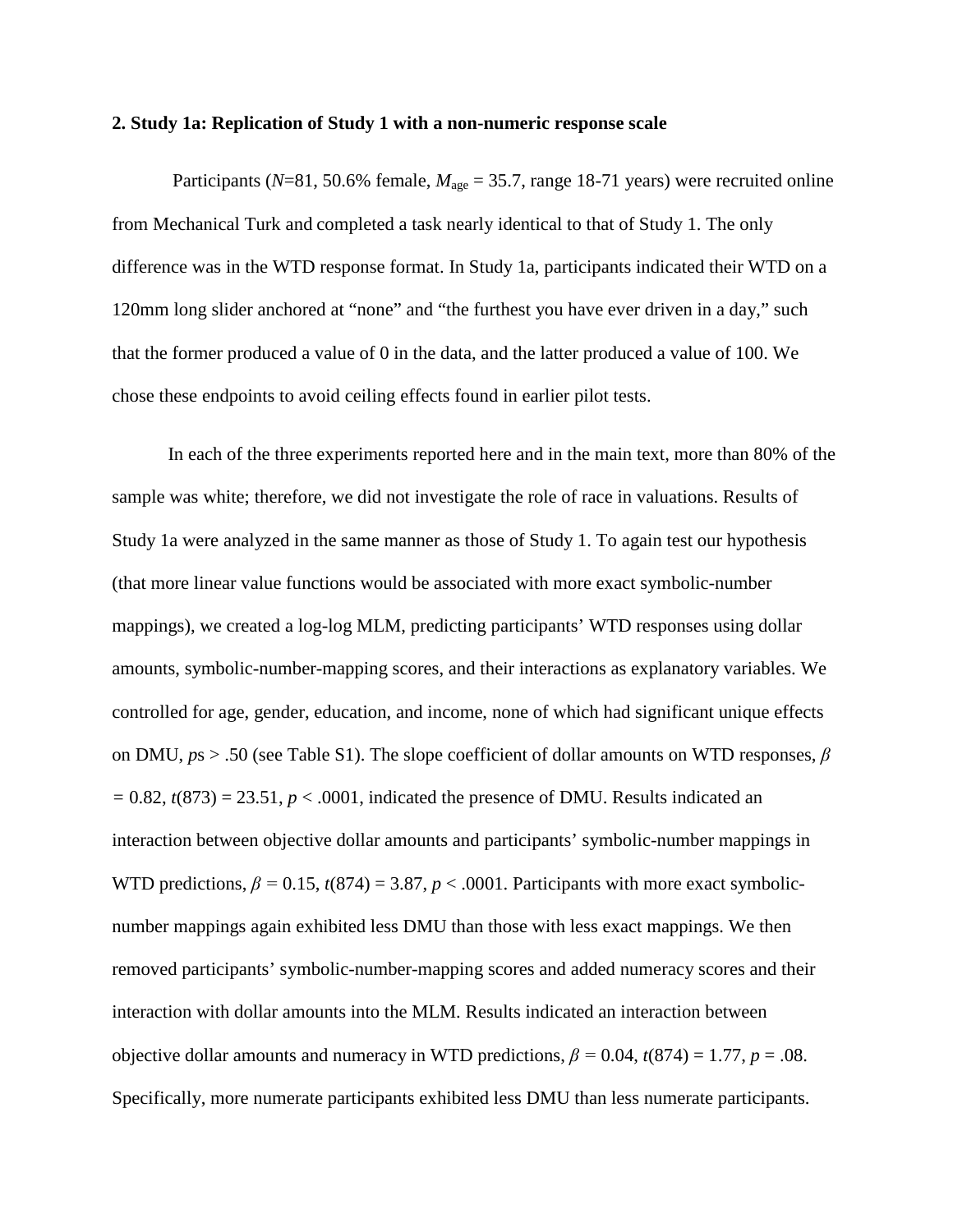When symbolic-number-mapping scores were added back into the MLM, their influence remained significant,  $\beta = 0.14$ ,  $t(873) = 3.36$ ,  $p = .0008$ , and the influence of numeracy became non-significant,  $\beta = 0.00$ ,  $t(873) = 0.17$ ,  $p = .86$ .

| Table ST. Conciation table for variables used in Study Ta. |           |          |          |        |      |        |           |  |
|------------------------------------------------------------|-----------|----------|----------|--------|------|--------|-----------|--|
|                                                            | $VF\_Exp$ | SymMap   | Numeracy | Gender | Age  | Income | Education |  |
| VF_Exp                                                     | 1.00      |          |          |        |      |        |           |  |
| SymMap                                                     | $.40**$   | 1.00     |          |        |      |        |           |  |
| Numeracy                                                   | .17       | $.50***$ | 1.00     |        |      |        |           |  |
| Gender                                                     | .06       | .07      | $-.01$   | 1.00   |      |        |           |  |
| Age                                                        | $-.01$    | .10      | .18      | .13    | 1.00 |        |           |  |
| Income                                                     | $-.00$    | $-.02$   | .00      | .16    | .08  | 1.00   |           |  |
| Education                                                  | .04       | $.24*$   | $.35**$  | .16    | .10  | .14    | 1.00      |  |
|                                                            |           |          |          |        |      |        |           |  |

|  |  | Table S1. Correlation table for variables used in Study 1a. |  |
|--|--|-------------------------------------------------------------|--|
|  |  |                                                             |  |

Gender is coded as  $1 =$  male and  $2 =$  female. VF\_Exp refers to participants' value function exponent parameter and SymMap refers to participants' symbolic-number-mapping scores. \*\*\* *p* < .0001; \*\* *p* < .01; \**p* < .05

As in Study 1, we then exported the slope coefficient of dollar amounts on WTD from the MLM as an individual-difference measure of participants' DMU. Using multiple-regression models identical to those of Study 1 in the main text, results indicated that participants with more exact symbolic-number mappings exhibited less DMU,  $\beta = 0.12$ ,  $t(79) = 2.96$ ,  $p = .004$  (Table S3,  $r = 0.40$ ). As in Studies 1 and 2 in the main text, we tested whether the influence of numeracy on DMU was mediated by symbolic-number mappings. First, greater numeracy was related, in one analysis, to more exact symbolic-number mappings,  $\beta = 0.24$ ,  $t(79) = 5.09$ ,  $p <$ .0001, and, in a second analysis, to less DMU,  $\beta = 0.03$ ,  $t(79) = 1.98$ ,  $p = .05$ . When the symbolic-number-mapping scores were introduced into the model predicting DMU, the influence of numeracy became non-significant,  $\beta = 0.01$ ,  $t(79) = 0.33$ ,  $p = .74$ . We then generated 10,000 samples and tested the indirect effect of numeracy on DMU, employing bootstrap 95% confidence intervals (CI). Results indicated a significant indirect effect of numeracy on DMU through symbolic-number mappings,  $b_{\text{Indirect}} = 0.028$ , CI [.006, .055]. Therefore, Study 1a's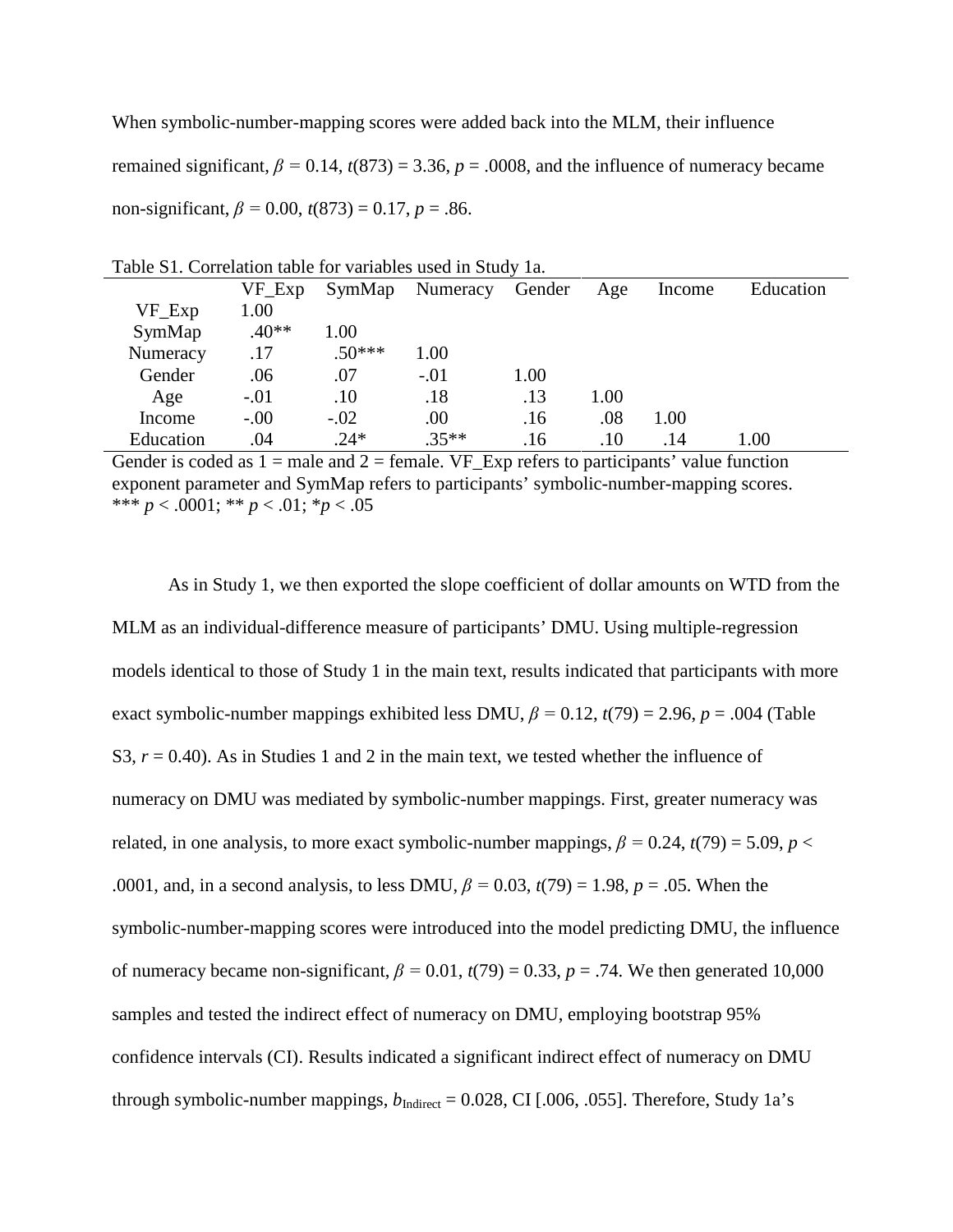results were consistent with those of Study 1 and demonstrate that Study 1's results were not likely a product of participants with less exact mapping ability being less able to respond on a numeric response scale.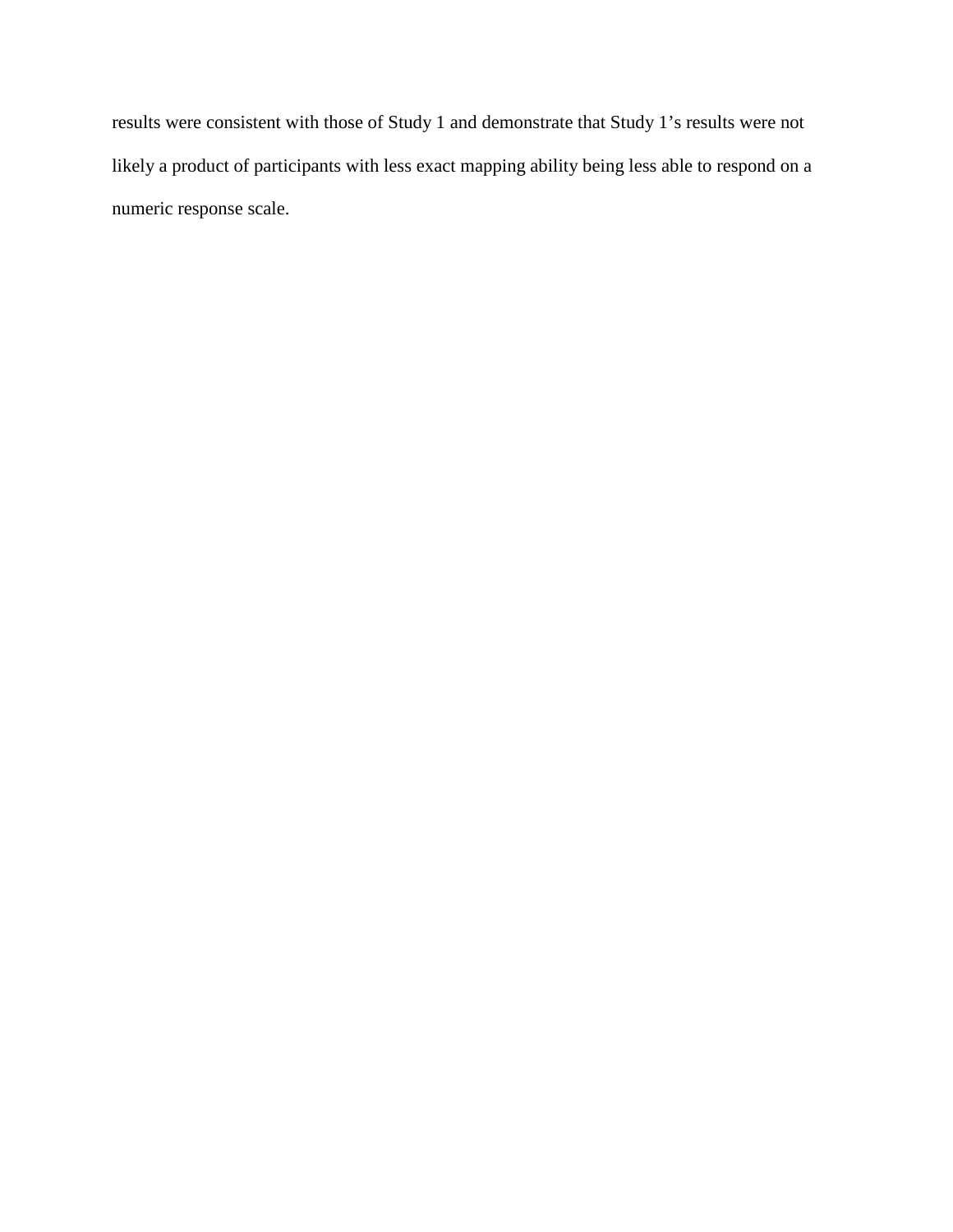## **3. Additional Results from Study 2 – Loss Aversion and Probability-Weighting-Function Parameters**

In Study 2, we assessed Prospect-Theory value-function parameters for each participant. In doing so, we also fit loss aversion and probability-weighting-function parameters. Results indicated no relation between numeracy and loss aversion,  $r = -0.03$ ,  $p = 0.75$ , but a significant negative correlation between symbolic-number mapping and loss aversion, *r* = -.21, *p* = .04. That is, participants with more accurate mappings of symbolic numbers to their underlying magnitudes exhibited less loss aversion than participants with less accurate mappings; results hold marginally in a multiple-regression model controlling for numeracy, gender, age, income, and education (similar to models 3 and 6 in Table 1 in the main text),  $b = -0.22$ ,  $t(90) = 1.88$ ,  $p =$ .06. The results could be explained by the strong negative correlation between linearity of the value function (over gains and losses) and the extent of loss aversion (e.g.,  $r = -.68$  in Toubia et al., 2013); we observed a similar relation,  $r = -.80$ ,  $p < .0001$ . Intuitively, it makes sense that an individual who exhibits more expected-value-consistent choices (i.e., a more linear value function) would also be less influenced by loss aversion (for a similar discussion, see Hsee  $\&$ Rottenstreich, 2004).

No significant relation existed between the linearity of the probability weighting function and numeracy,  $r = -.09$ ,  $p = .40$ , or symbolic-number mappings,  $r = -.04$ ,  $p = .66$ . Given that probabilities are a numeric magnitude, we might have expected greater numeracy and more accurate mappings to be associated with more linear value functions. The nonobservance of this relation does not necessarily mean that it does not exist, however. Rather, it may be a methodological issue in the fitting of Prospect-Theory parameters. Specifically, when fitting Prospect-Theory parameters, the model must account for risk aversion by assuming a more curved value function or a more curved probability weighting function (Fox & Poldrack, 2009).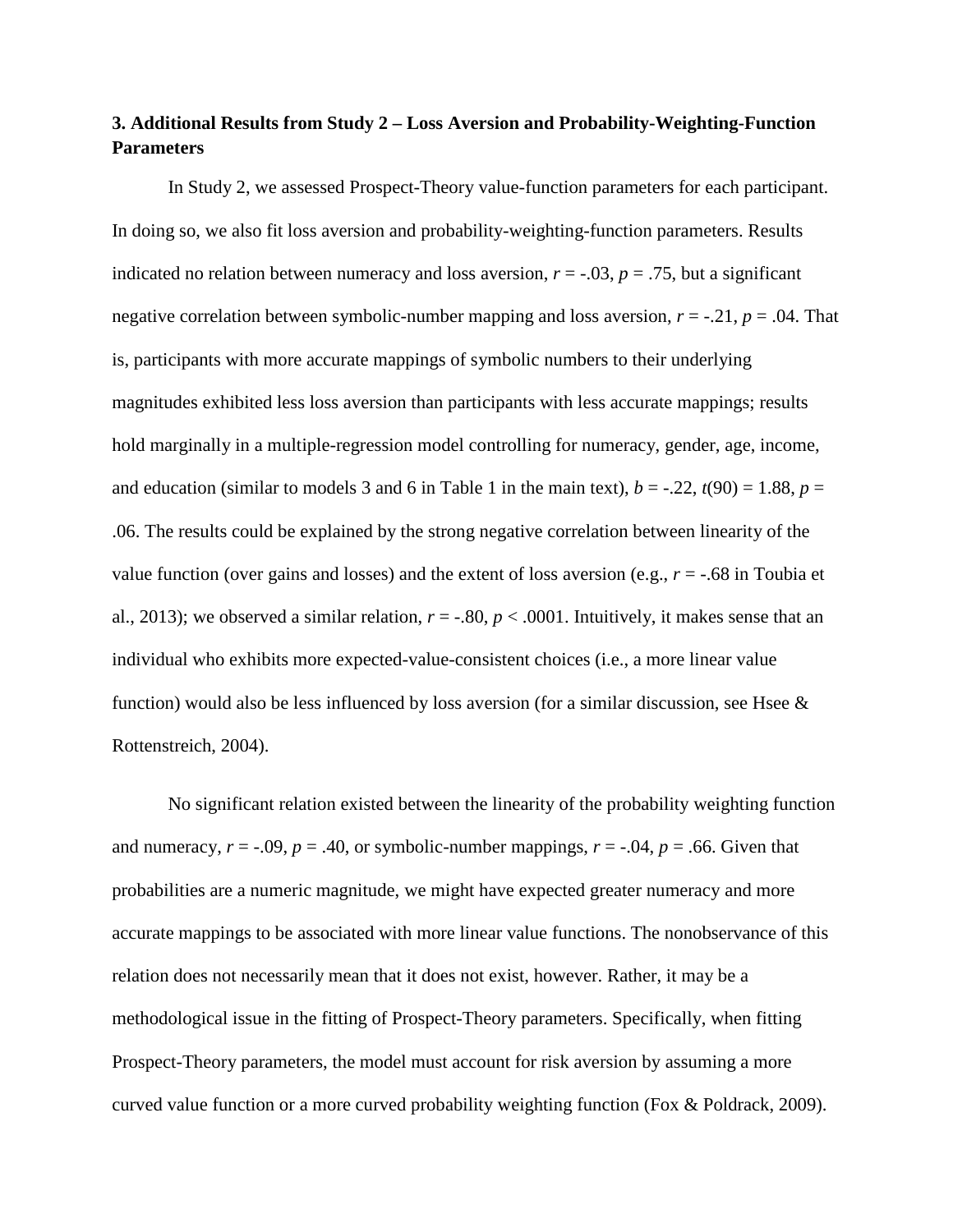As a result, a negative relation may emerge between the linearity of the value function and the linearity of the probability weighting function. Consistent with this possibility, Toubia and colleagues (2013) reported a negative correlation of  $r = -0.21$  between the linearity of the value function and the linearity of the probability weighting function; we observed a similar relation in our data,  $r = -17$ ,  $p = .09$ . Thus, the apparent nonobservance of a relation between the linearity of the probability weighting function and numeracy or symbolic-number mapping may be a consequence of how Prospect-Theory parameters are fit. We know from previous research that greater numeracy is associated with greater probability sensitivity (for a review, see Peters, 2012), which would imply more linear probability weighting functions. An alternative explanation is that the negative relation between the linearities of the value and probability weighting functions is due to attentional constraints (i.e., attending to value decreases available attention to probability). Given this interpretation, individuals with more exact mappings, who are more sensitive to value, may have not have shown simultaneous sensitivity to probability due to limited attentional resources. To accurately assess the influence of numeracy and symbolicnumber mappings on the probability weighting function, further research should assess the probability weighting function independent of the value function.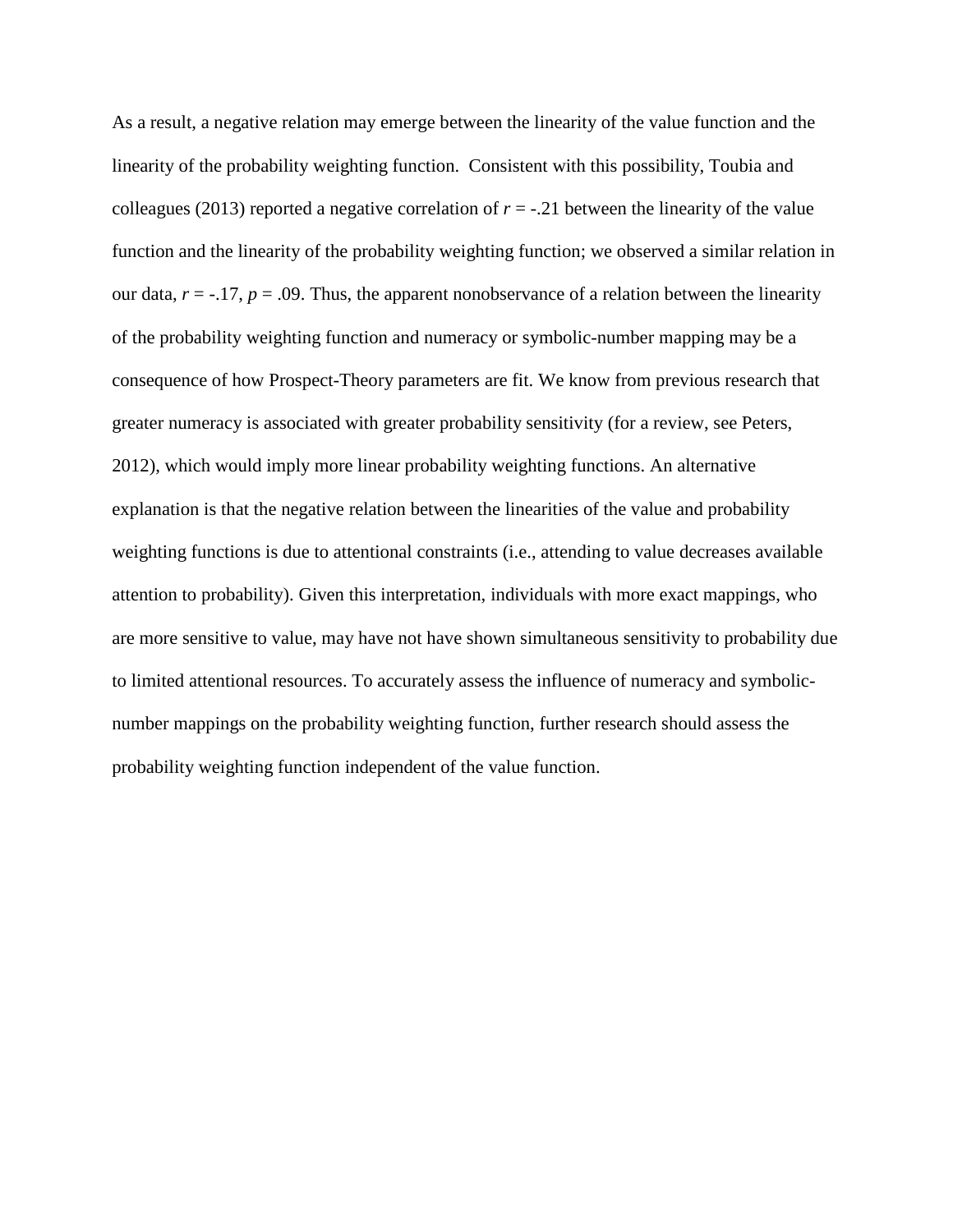### **4. Summary Statistics for Each Study: Tables S2-S4**

| Table 52. Building y statistics for the variables ased in Bludy T |         |         |              |         |         |    |  |  |
|-------------------------------------------------------------------|---------|---------|--------------|---------|---------|----|--|--|
|                                                                   | Mean    | Median  | <b>STDev</b> | Minimum | Maximum | n  |  |  |
| $VF\_Exp$                                                         | 0.88    | 0.87    | 0.23         | 0.11    | 1.37    | 76 |  |  |
| SymMap                                                            | $-3.46$ | $-3.37$ | 0.82         | $-5.88$ | $-1.85$ | 76 |  |  |
| Numeracy                                                          | 5.05    | 5.00    | 2.11         | 0.00    | 8.00    | 76 |  |  |
| Gender                                                            | 1.51    | 2.00    | 0.50         | 1.00    | 2.00    | 76 |  |  |
| Age                                                               | 34.01   | 30.50   | 12.68        | 18.00   | 64.00   | 76 |  |  |
| Income                                                            | 2.88    | 3.00    | 1.18         | 1.00    | 6.00    | 76 |  |  |
| Education                                                         | 3.60    | 4.00    | 1.23         | 1.00    | 6.00    | 75 |  |  |

Table S2. Summary statistics for the variables used in Study 1

Gender is coded as  $1 =$  male and  $2 =$  female. VF\_Exp refers to participants' value function exponent parameter and SymMap refers to participants' symbolic-number-mapping scores.

Table S3. Summary statistics for the variables used in Study 1a

|           | Mean    | Median  | <b>STDev</b> | Minimum | Maximum | n  |  |
|-----------|---------|---------|--------------|---------|---------|----|--|
| $VF\_Exp$ | 0.81    | 0.84    | 0.29         | $-0.08$ | 1.40    | 81 |  |
| SymMap    | $-3.66$ | $-3.46$ | 0.94         | $-6.17$ | $-2.05$ | 81 |  |
| Numeracy  | 4.26    | 4.00    | 1.99         | 0.00    | 8.00    | 81 |  |
| Gender    | 1.51    | 2.00    | 0.50         | 1.00    | 2.00    | 81 |  |
| Age       | 35.69   | 31.00   | 13.21        | 18.00   | 71.00   | 81 |  |
| Income    | 2.53    | 2.00    | 1.14         | 1.00    | 5.00    | 81 |  |
| Education | 3.63    | 3.50    | 1.32         | 1.00    | 6.00    | 80 |  |

Gender is coded as  $1 =$  male and  $2 =$  female. VF\_Exp refers to participants' value function exponent parameter and SymMap refers to participants' symbolic-number-mapping scores.

Table S4. Summary statistics for the variables used in Study 2

|            | Mean    | Median  | <b>STDev</b> | Minimum | Maximum | n  |  |
|------------|---------|---------|--------------|---------|---------|----|--|
| $VF$ $Exp$ | 0.69    | 0.67    | 0.17         | 0.33    | 1.06    | 99 |  |
| SymMap     | $-3.41$ | $-3.29$ | 0.71         | $-5.64$ | $-2.24$ | 99 |  |
| Numeracy   | 4.94    | 5.00    | 1.73         | 0.00    | 8.00    | 99 |  |
| Gender     | 1.43    | 1.00    | 0.50         | 1.00    | 2.00    | 98 |  |
| Age        | 33.85   | 30.00   | 11.94        | 18.00   | 67.00   | 99 |  |
| Income     | 2.94    | 3.00    | 1.29         | 1.00    | 6.00    | 98 |  |
| Education  | 3.57    | 3.00    | 1.21         | 1.00    | 6.00    | 99 |  |

Gender is coded as  $1 =$  male and  $2 =$  female. VF\_Exp refers to participants' value function exponent parameter and SymMap refers to participants' symbolic-number-mapping scores.